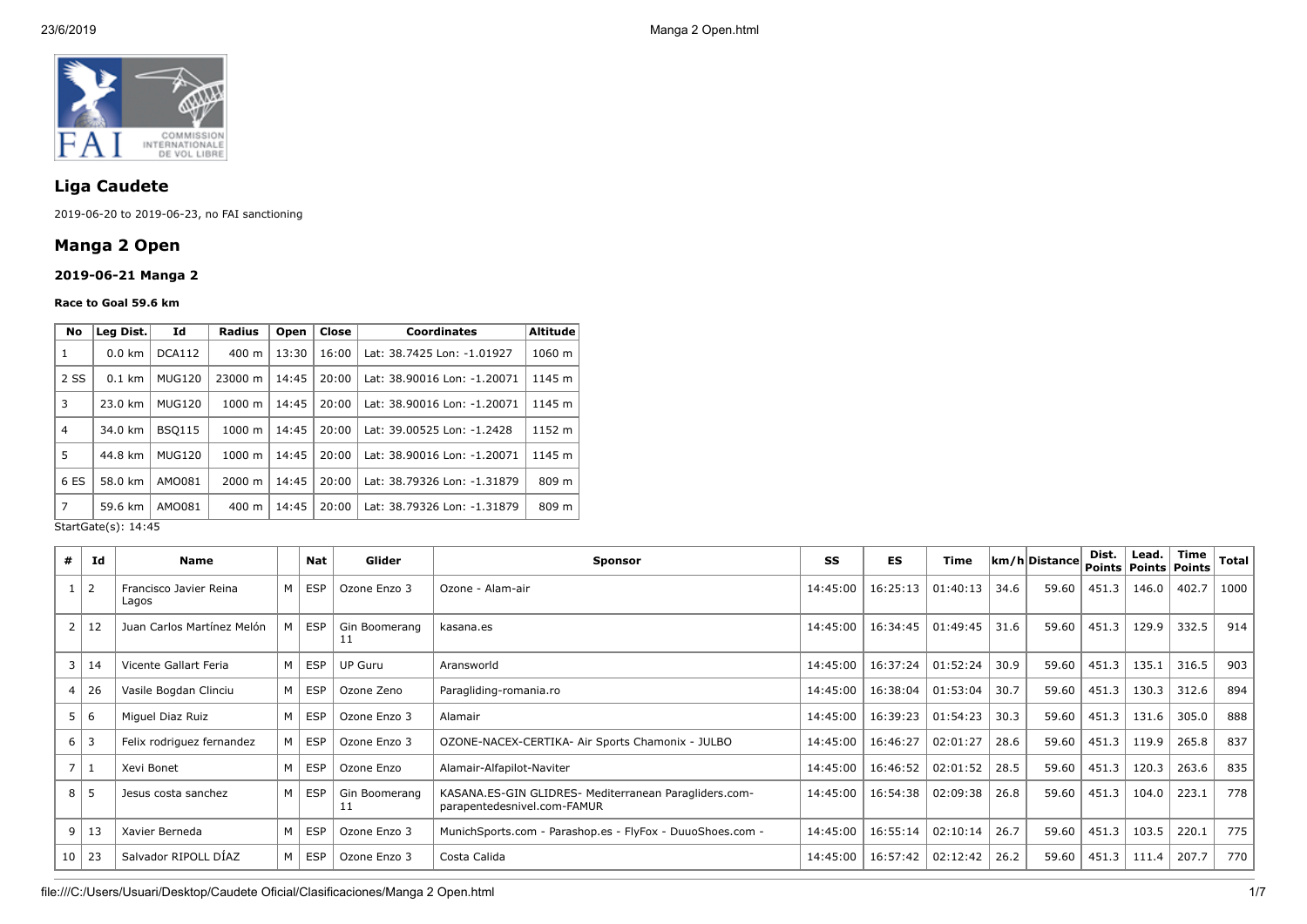| #  | Id     | <b>Name</b>                          |          | Nat        | Glider                         | <b>Sponsor</b>                               | SS       | ES       | Time     |      | km/h Distance | Dist.<br><b>Points</b> | Lead.<br>Points | <b>Time</b><br>Points | <b>Total</b> |
|----|--------|--------------------------------------|----------|------------|--------------------------------|----------------------------------------------|----------|----------|----------|------|---------------|------------------------|-----------------|-----------------------|--------------|
| 10 | 41     | Jose gonzalez ruiz                   | М        | <b>ESP</b> | Gin Leopard                    | Kasana ALFA PILOT                            | 14:45:00 | 16:55:45 | 02:10:45 | 26.5 | 59.60         | 451.3                  | 100.8           | 217.5                 | 770          |
| 12 | 34     | Blayjr olmos                         | M        | <b>ESP</b> | Ozone Enzo 3                   |                                              | 14:45:00 | 16:58:36 | 02:13:36 | 26.0 | 59.60         | 451.3                  | 102.8           | 203.2                 | 757          |
| 13 | 31     | Juan Carlos Becerra                  | М        | <b>ESP</b> | Ozone Zeno                     | Parapentealicante.com                        | 14:45:00 | 16:58:32 | 02:13:32 | 26.0 | 59.60         | 451.3                  | 100.6           | 203.5                 | 755          |
| 14 | 826    | Elio Mühlach Rodríguez               | М        | <b>ESP</b> | Ozone Enzo 2                   | www.cedeccantabria.com/ CDVM/ 3P / FiNetwork | 14:45:00 | 16:59:25 | 02:14:25 | 25.8 | 59.60         | 451.3                  | 102.4           | 199.1                 | 753          |
| 15 | 42     | Francisco Alcalá Molina              | М        | <b>ESP</b> | Ozone Zeno                     | sebasfly.com                                 | 14:45:00 | 17:01:02 | 02:16:02 | 25.5 | 59.60         | 451.3                  | 96.2            | 191.1                 | 739          |
| 16 | 53     | Gorka Tornos zabala                  | M        | <b>ESP</b> | Ozone Zeno                     | <b>FVDA</b>                                  | 14:45:00 | 16:58:29 | 02:13:29 | 26.0 | 59.60         | 451.3                  | 81.9            | 203.8                 | 737          |
| 17 | 15     | Paco Navarro González                | M        | <b>ESP</b> | 777 Queen 2                    | ParaShop.es                                  | 14:45:00 | 16:59:21 | 02:14:21 | 25.8 | 59.60         | 451.3                  | 82.8            | 199.4                 | 734          |
| 18 | 47     | Federico Núñez Alcón                 | M        | <b>ESP</b> | Gin Leopard                    | Zahe.ropa                                    | 14:45:00 | 17:03:16 | 02:18:16 | 25.1 | 59.60         | 451.3                  | 92.5            | 180.2                 | 724          |
| 19 | 66     | Dani Martínez Alarcón                | М        | <b>ESP</b> | Skywalk Spice                  | Skywalk España - Castillo de Segura          | 14:45:00 | 17:05:29 | 02:20:29 | 24.7 | 59.60         | 451.3                  | 82.4            | 169.4                 | 703          |
| 20 | 294    | Gorka Uribe Aldekoa                  | M        | <b>ESP</b> | Ozone Alpina 3                 | EAKF O FEDERACIÓN VASCA                      | 14:45:00 | 17:16:36 | 02:31:36 | 22.9 | 59.60         | 451.3                  | 72.3            | 116.9                 | 641          |
| 21 | 20     | Andres Francisco SANCHEZ<br>MARTINEZ | М        | <b>ESP</b> | Axis Venus SC                  | aerofly.es                                   | 14:45:00 | 17:17:41 | 02:32:41 | 22.7 | 59.60         | 451.3                  | 70.5            | 111.9                 | 634          |
| 22 | 88     | Robinson Altieri Sánchez             | M        | <b>ESP</b> | Ozone Zeno                     |                                              | 14:45:00 | 17:16:25 | 02:31:25 | 22.9 | 59.60         | 451.3                  | 59.7            | 117.8                 | 629          |
| 23 | 36     | Juanma Garcia Guerrero               | M        | <b>ESP</b> | <b>Triple Seven</b><br>Queen 2 | ParaShop                                     | 14:45:00 | 17:19:12 | 02:34:12 | 22.5 | 59.60         | 451.3                  | 68.7            | 104.9                 | 625          |
| 24 | 33     | Virgilio Ortiz Martín                | М        | <b>ESP</b> | Axis Venus SC                  | <b>Fortis Montaraz</b>                       | 14:45:00 | 17:23:15 | 02:38:15 | 21.9 | 59.60         | 451.3                  | 65.3            | 86.4                  | 603          |
| 25 | 57     | Luis Martinez Iturbe                 | M        | <b>ESP</b> | Ozone Enzo 3                   | FLYSUSSEX - Chocolates ITURBE                | 14:45:00 | 16:25:25 | 01:40:25 | 34.6 | 59.18         | 448.1                  | 140.9           |                       | 589          |
| 26 | 32     | Juan Maiza Otaño                     | М        | ESP        | Skywalk<br>Cayenne 5           | Federacion Vasca- SKYWALK                    | 14:45:00 | 17:40:23 | 02:55:23 | 19.8 | 59.60         | 451.3                  | 50.4            | 10.3                  | 512          |
| 27 | 29     | Enric Moyés Valls                    | М        | ESP        | Niviuk Artik 5                 |                                              | 14:45:00 | 17:48:19 | 03:03:19 | 18.9 | 59.60         | 451.3                  | 44.4            |                       | 496          |
| 28 | 84     | Vallés Milla Pere                    | М        | <b>ESP</b> | <b>UP Meru</b>                 |                                              | 14:45:00 |          |          |      | 56.35         | 426.7                  | 67.6            |                       | 494          |
| 29 | 101    | Antonio Ramos Moyano                 | M        | <b>ESP</b> | Skywalk<br>Cayenne 5           | T.royo arilla, tenapark, iparapente          | 14:45:00 | 17:56:43 | 03:11:43 | 18.1 | 59.60         | 451.3                  | 40.6            |                       | 484          |
| 30 | 19     | Edmund Benjamin Kendall              | М        | <b>ESP</b> | Ozone Zeno                     | Warren Films                                 | 14:45:00 |          |          |      | 55.05         | 416.8                  | 61.7            |                       | 479          |
| 31 | 59     | Francisco Angel HORMIGO<br>GIL       | M        | <b>ESP</b> | Ozone Zeno                     |                                              | 14:45:00 |          |          |      | 44.98         | 340.6                  | 69.0            |                       | 410          |
| 32 | 447    | Jordi Roset Ilobet                   | M        | <b>ESP</b> | Ozone Alpina 3                 |                                              | 14:45:00 |          |          |      | 48.04         | 363.8                  | 41.6            |                       | 405          |
| 33 | 137    | José Ignacio Arévalo Guede           | М        | <b>ESP</b> | Niviuk Icepeak<br>Evox         | NIVIUK - CIVA - ALFAPILOT -JULBO             | 14:45:00 |          |          |      | 36.83         | 278.9                  | 60.9            |                       | 340          |
| 34 | 999    | Hans-Dieter Keckstein                | M        | <b>ESP</b> | Niviuk Artik 5                 |                                              | 14:45:00 |          |          |      | 21.43         | 162.3                  |                 |                       | 162          |
| 35 | 146    | Javier gomez de segura               | М        | <b>ESP</b> | Ozone Swift 4                  |                                              | 14:45:00 |          |          |      | 21.06         | 159.5                  |                 |                       | 160          |
| 35 | 48     | Jon Iriarte arenaza                  | $M \mid$ | ESP        | Skywalk<br>Cayenne 5           | Federación vasca                             | 14:45:00 |          |          |      | 21.09         | 159.7                  |                 |                       | 160          |
|    | 37 173 | Toño Martinez Perez de Cea           | M        | <b>ESP</b> | Ozone Zeno                     | Piloto xcracer con mucho Flow                | 14:45:00 |          |          |      | 20.57         | 155.8                  |                 |                       | 156          |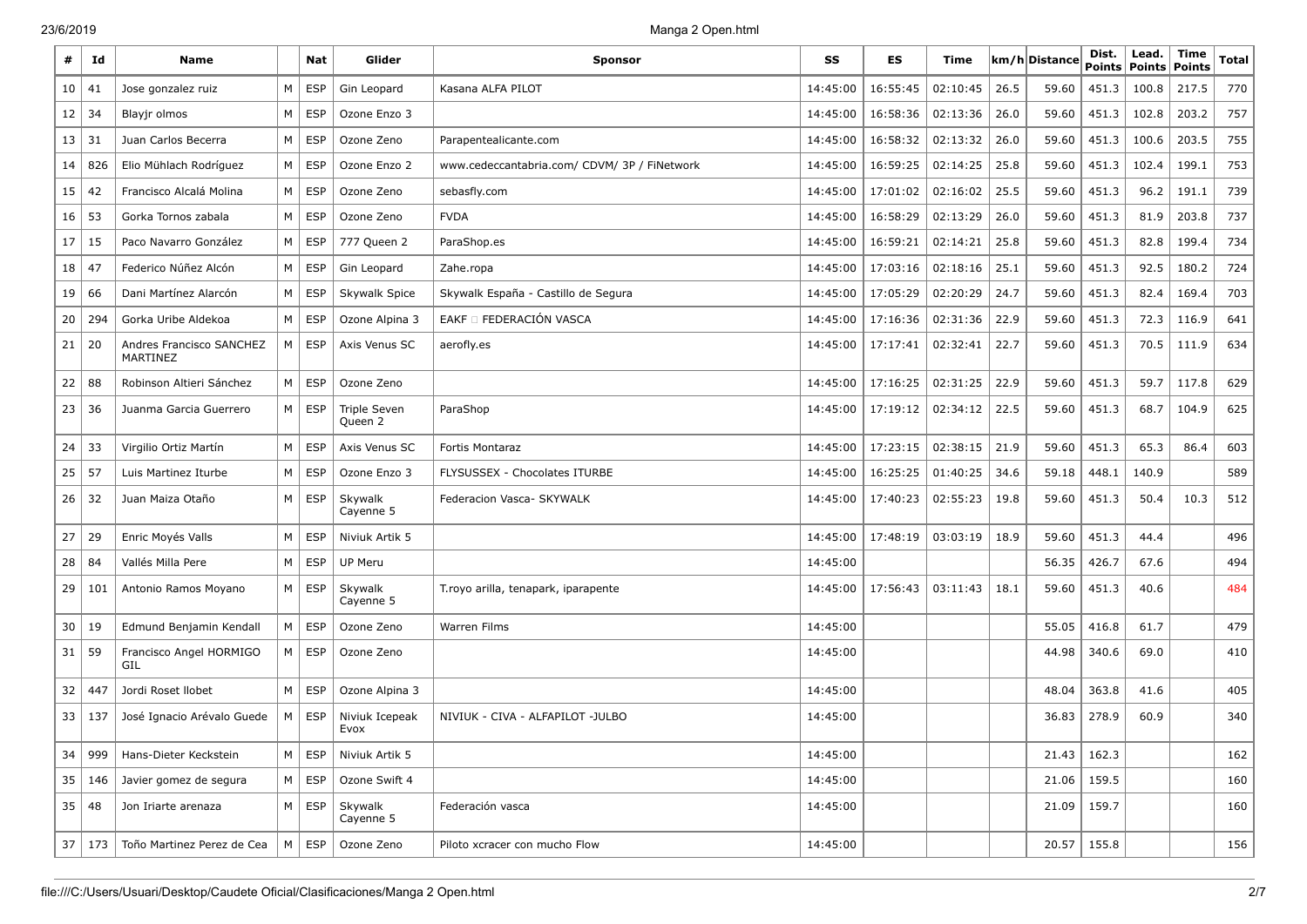| #  | Id       | <b>Name</b>                       |           | Nat        | Glider               | <b>Sponsor</b>                     | SS       | ES | Time | km/h Distance | Dist. | Lead.<br>Points   Points | Time<br>Points | Total |
|----|----------|-----------------------------------|-----------|------------|----------------------|------------------------------------|----------|----|------|---------------|-------|--------------------------|----------------|-------|
| 38 | 44       | Joseba Sobrón Mendibil            | M         | <b>ESP</b> | Ozone Mantra 7       | E.S.C.A.N.P.A                      | 14:45:00 |    |      | 20.39         | 154.4 |                          |                | 154   |
| 39 | 269      | Jose Luis Martinez Novoa          | M         | <b>ESP</b> | Ozone Delta 3        | Novoa                              | 14:45:00 |    |      | 17.20         | 130.2 |                          |                | 130   |
| 40 | 136      | Roberto Carballeira Álvarez       | M         | <b>ESP</b> | UP Trango Race       |                                    | 14:45:00 |    |      | 16.80         | 127.2 |                          |                | 127   |
| 41 | 996      | Dirk De Troch                     | M         | <b>BEL</b> | Advance Sigma<br>10  |                                    | 14:45:00 |    |      | 16.20         | 122.7 |                          |                | 123   |
| 42 | 177      | Miguel Casas Suárez               | M         | <b>ESP</b> | Ozone Alpina 2       |                                    | 14:45:00 |    |      | 15.16         | 114.8 |                          |                | 115   |
|    | 43   907 | Cristian Martínez casas           | M         | <b>ESP</b> | Skywalk<br>Cayenne 5 | Buscando                           | 14:45:00 |    |      | 13.87         | 105.0 |                          |                | 105   |
| 44 | 995      | Josef Lutolf                      | M         | SUI        | Gin Leopard          |                                    | 14:45:00 |    |      | 7.38          | 55.9  |                          |                | 56    |
| 44 | 165      | Ramon Jose LOPEZ SOTO             | M         | <b>ESP</b> | Gin Carrera Plus     |                                    | 14:45:00 |    |      | 7.33          | 55.5  |                          |                | 56    |
| 44 | 174      | Ángel Castro Marchal              | M         | <b>ESP</b> | Windtech Bali 2      |                                    | 14:45:00 |    |      | 7.40          | 56.0  |                          |                | 56    |
| 47 | 91       | fernando Sarralde Vizuete         | M         | <b>ESP</b> | Ozone Zeno           | ALMENDRAS SARRALDE                 | 14:45:00 |    |      | 6.73          | 51.0  |                          |                | 51    |
| 48 | 16       | Roman Olyukhnych                  | M         | <b>ESP</b> | Ozone Zeno           | <b>APCO</b>                        | 14:45:00 |    |      | 6.61          | 50.1  |                          |                | 50    |
| 49 | 109      | Arcadio carbo                     | ${\sf M}$ | <b>ESP</b> | Ozone Delta 3        |                                    | 14:45:00 |    |      | 5.68          | 43.0  |                          |                | 43    |
| 50 | 993      | Josu Gisasola                     | M         | <b>ESP</b> | Skywalk<br>Cayenne 5 | Federación Vasca - Sosola Baserria | 14:45:00 |    |      | 4.30          | 32.5  |                          |                | 33    |
| 51 | 998      | Diego Carballeira Alvarez         | M         | <b>ESP</b> | UP Summit XC3        |                                    | 14:45:00 |    |      | 4.26          | 32.2  |                          |                | 32    |
| 52 | 179      | Carlos Palacios Aguedo            | ${\sf M}$ | <b>ESP</b> | Flow Xc Racer        | Aerofly                            |          |    |      | 4.00          | 30.3  |                          |                | 30    |
| 52 | 71       | Juan Luis Morales Gómez           | M         | <b>ESP</b> | Nova Sector          |                                    |          |    |      | 4.00          | 30.3  |                          |                | 30    |
| 52 | 817      | Alberto Plans                     | M         | <b>ESP</b> | Niviuk Artik 5       | Ayuntamiento de Jijona             |          |    |      | 4.00          | 30.3  |                          |                | 30    |
| 52 | 107      | Alex Oruesagasti Diez             | M         | <b>ESP</b> | Advance Sigma<br>10  |                                    |          |    |      | 4.00          | 30.3  |                          |                | 30    |
| 52 | 259      | Carlos Portillo                   | M         | <b>ESP</b> | Sol Lotus            | Escuela Parapente Valencia         |          |    |      | 4.00          | 30.3  |                          |                | 30    |
| 52 | 103      | Robert Jimenez Blanco             | M         | <b>ESP</b> | Axis Venus sc        | Bodegas Maitaren                   |          |    |      | 4.00          | 30.3  |                          |                | 30    |
| 52 | 814      | Ramon Padilla vazquez             | ${\sf M}$ | <b>ESP</b> | Ozone Zeno           |                                    | 14:45:00 |    |      | 4.00          | 30.3  |                          |                | 30    |
| 52 | 10       | José javier Álvarez<br>Castillejo | M         | <b>ESP</b> | Ozone Enzo 3         | Federación Vasca-Alamair           | 14:45:00 |    |      | 4.00          | 30.3  |                          |                | 30    |
| 52 | 221      | Victor Pérex Avila                | M         | <b>ESP</b> | Ozone Delta 3        |                                    |          |    |      | 4.00          | 30.3  |                          |                | 30    |
| 52 | 70       | Eduardo Lindo Mimoso              | ${\sf M}$ | <b>ESP</b> | Ozone Mantra 7       |                                    |          |    |      | 4.00          | 30.3  |                          |                | 30    |
| 52 | 128      | Jordi Masanés Mateos              | M         | <b>ESP</b> | Niviuk Artik 5       | Viatges Masanés / www.alioth.cat   |          |    |      | 4.00          | 30.3  |                          |                | 30    |

### **Penalties**

*Note: % penalty is used to calc penalty as a % of total score. Both types can be combined. None affect the scoring of other pilots.*

| Id | Name                       |    | $ \%$ penalty points penalty | Reason                        |
|----|----------------------------|----|------------------------------|-------------------------------|
|    | 101   Antonio Ramos Moyano | 0% |                              | 8 Sobrepasar Limite de Altura |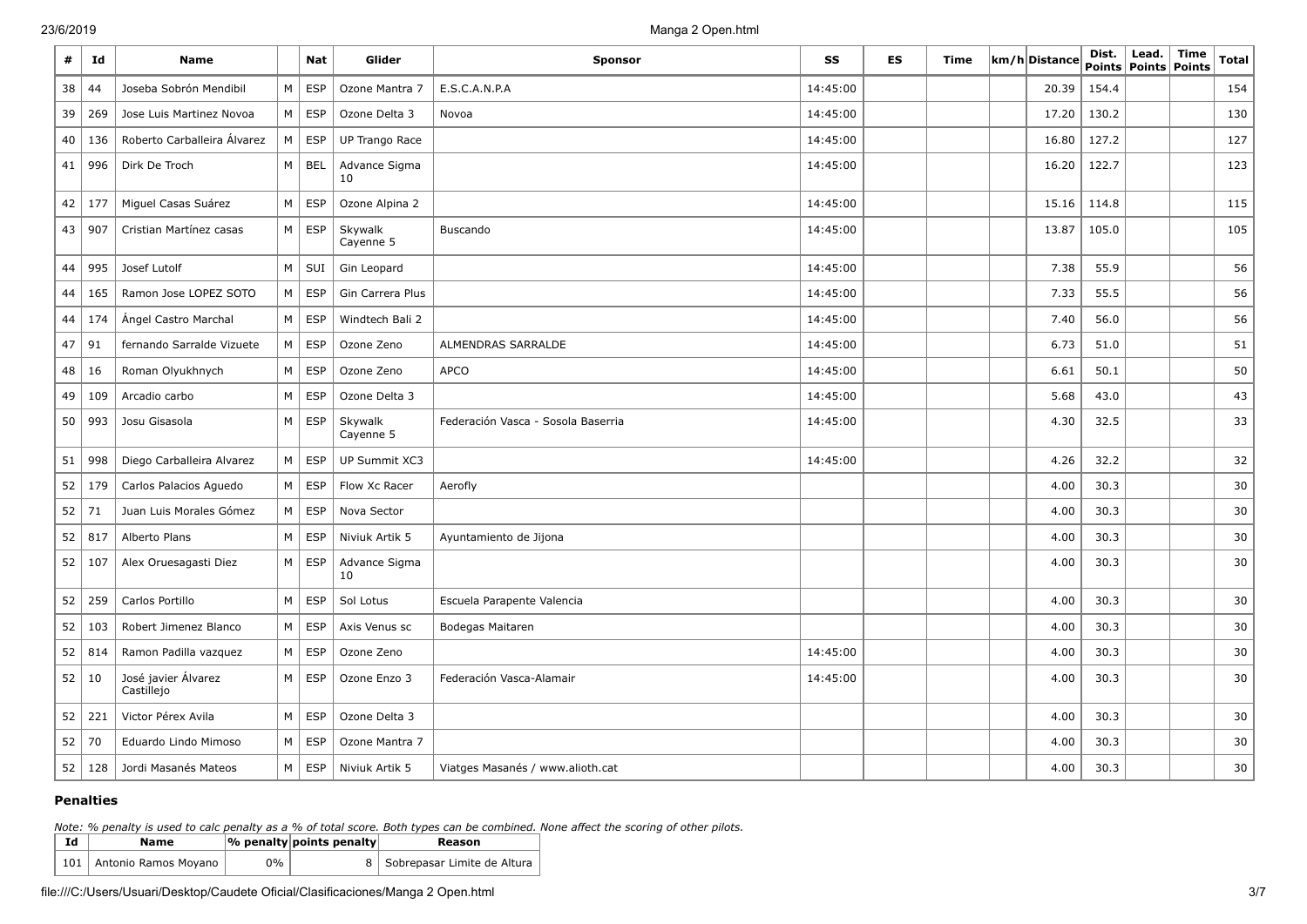### **Pilots absent from task (ABS)**

| Ιd  | Name                            |
|-----|---------------------------------|
| 37  | Cristo Afonso                   |
| 148 | Oscar Falcon Soldevila          |
| 196 | Alfredo Sanchez Chacon          |
| 910 | Diego Muñoz Pastor              |
| 991 | Pedro GARCIA AVILES             |
| 992 | Oliver Xamani Montserrat        |
| 994 | Guillermo De Armas Estévez      |
| 997 | Carlos Mª López-Fé de la Cuadra |

### **Pilots not yet processed (NYP)**

| Ιd  | Name                     |
|-----|--------------------------|
| 52  | Chechu Martinez Rojano   |
| 111 | Jose Manuel Sorli Rico   |
| 115 | Xavi Segura Jobal        |
| 200 | Eduardo Espinosa Pomares |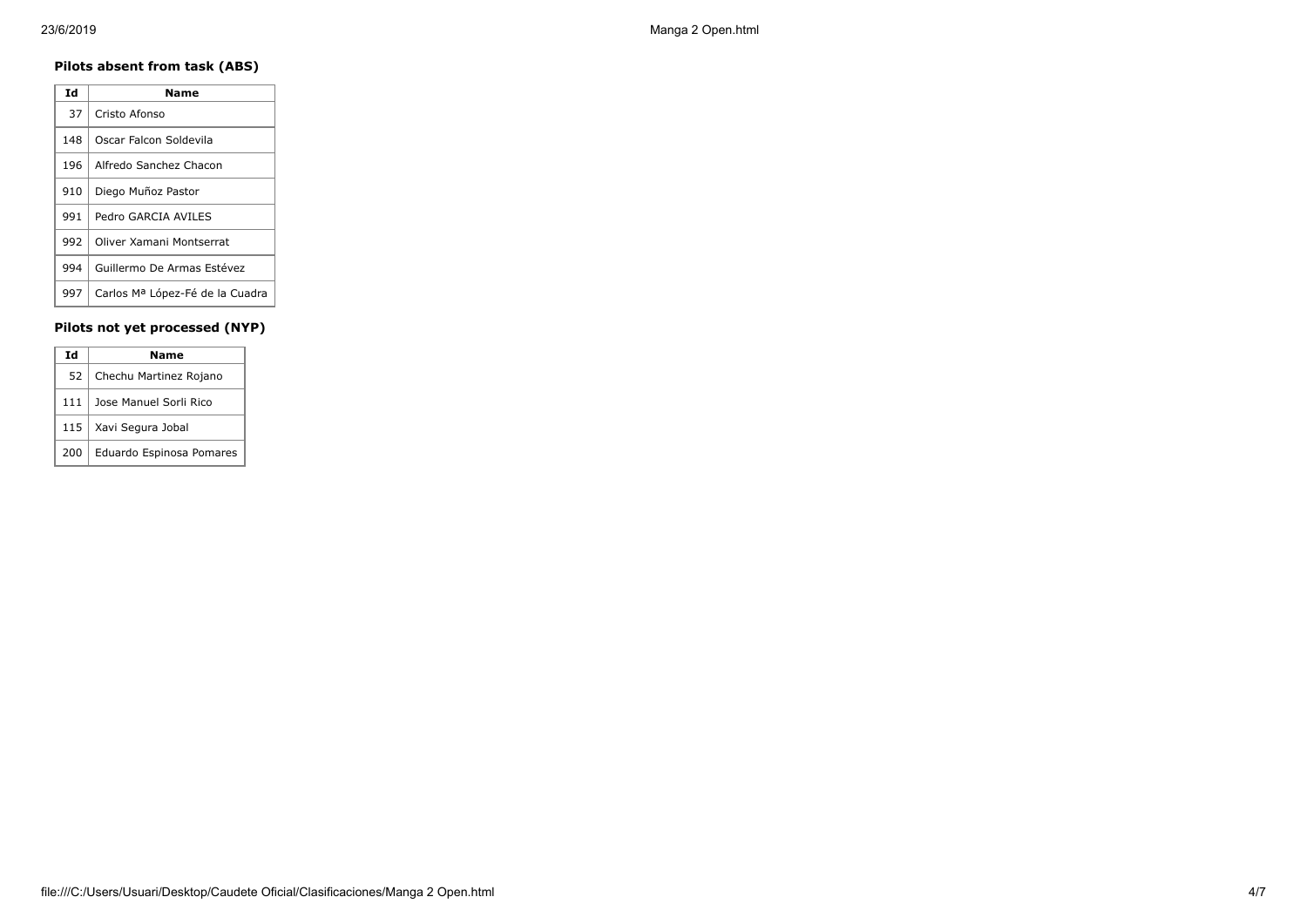#### **Task statistics**

| param                           | value                     |
|---------------------------------|---------------------------|
| ss_distance                     | 57.853                    |
| task distance                   | 59.602                    |
| launch_to_ess_distance          | 58.002                    |
| no_of_pilots_present            | 62                        |
| no_of_pilots_flying             | 62                        |
| no_of_pilots_lo                 | 35                        |
| no_of_pilots_reaching_nom_dist  | 33                        |
| no_of_pilots_reaching_es        | 28                        |
| no_of_pilots_reaching_goal      | 27                        |
| sum_flown_distance              | 2143.795                  |
| best_dist                       | 59.602                    |
| best time                       | 1.67027777777778          |
| worst_time                      | 3.19527777777778          |
| no_of_pilots_in_competition     | 74                        |
| no_of_pilots_landed_before_stop | 0                         |
| sum_dist_over_min               | 1939.155                  |
| sum_real_dist_over_min          | 1939.155                  |
| sum_flown_distances             | 2143.795                  |
| best real dist                  | 59.602                    |
| last_start_time                 | 2019-06-21T14:45:00+02:00 |
| first start time                | 2019-06-21T14:45:00+02:00 |
| first_finish_time               | 2019-06-21T16:25:13+02:00 |
| max_time_to_get_time_points     | 2.96267004708992          |
| no_of_pilots_with_time_points   | 25                        |
| goalratio                       | 0.435483870967742         |
| arrival_weight                  | 0                         |
| departure_weight                | 0                         |
| leading_weight                  | 0.096021760871572         |
| time_weight                     | 0.452674015537411         |
| distance_weight                 | 0.451304223591017         |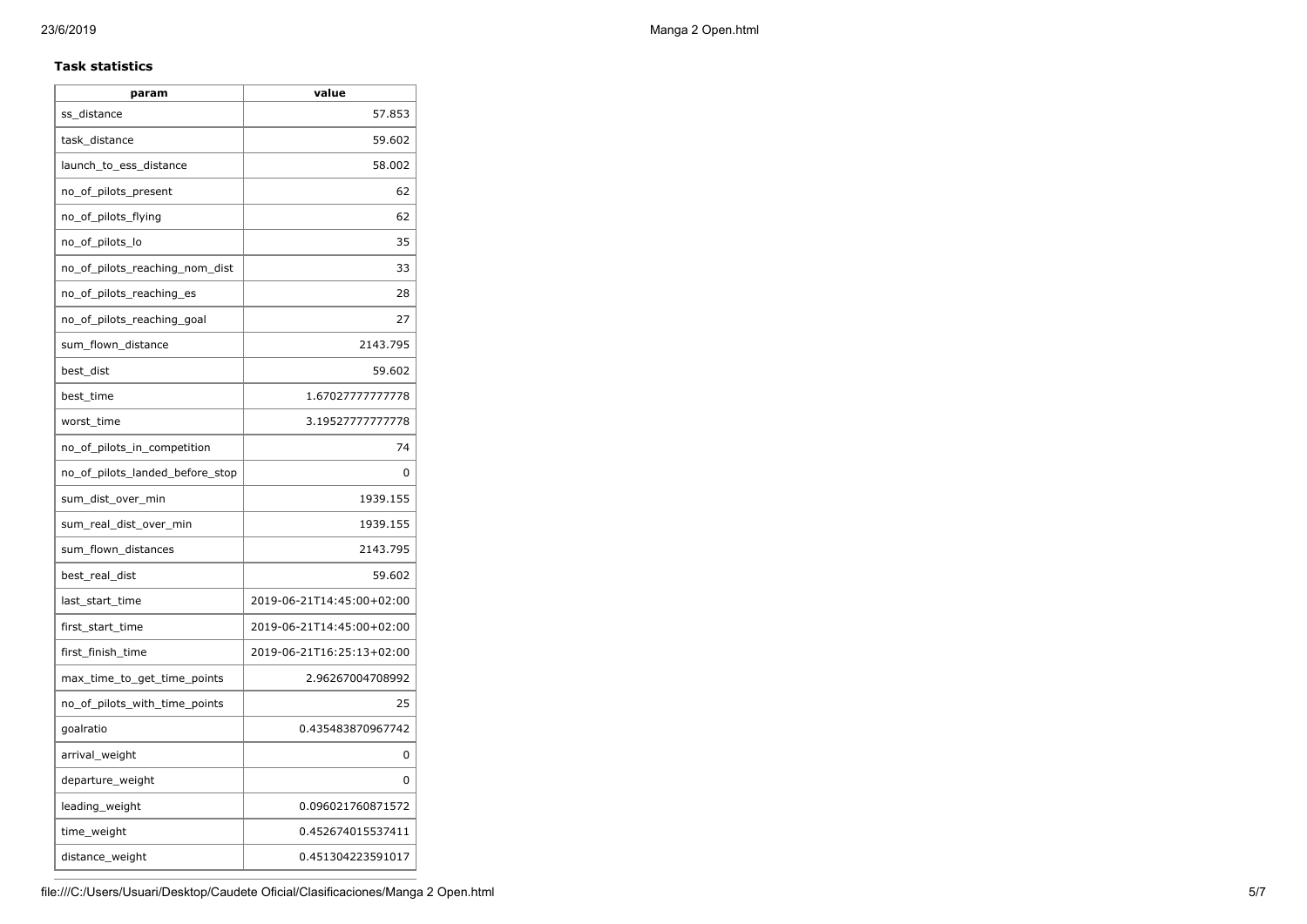| param                        | value            |
|------------------------------|------------------|
| smallest leading coefficient | 1.36182783135833 |
| available_points_distance    | 451.304223591017 |
| available_points_time        | 402.674015537411 |
| available_points_departure   | O                |
| available points leading     | 146.021760871572 |
| available_points_arrival     | <sup>0</sup>     |
| time_validity                | 1                |
| launch_validity              | 1                |
| distance_validity            | 1                |
| stop_validity                | 1                |
| day_quality                  | 1                |
| ftv_day_validity             | 1                |
| time_points_stop_correction  | ი                |

## **Scoring formula settings**

| param                               | value          |
|-------------------------------------|----------------|
| id                                  | <b>PWC2017</b> |
| min dist                            | 4              |
| nom dist                            | 25             |
| nom time                            | 1              |
| nom launch                          | 0.96           |
| nom_goal                            | 0.15           |
| day_quality_override                | 0              |
| bonus_gr                            | $\overline{4}$ |
| jump_the_gun_factor                 | $\Omega$       |
| jump_the_gun_max                    | 0              |
| normalize 1000 before day quality   | 0              |
| time points if not in goal          | 0              |
| use_1000_points_for_max_day_quality | $\Omega$       |
| use_arrival_position_points         | 0              |
| use_arrival_time_points             | $\Omega$       |
| use_departure_points                | 0              |